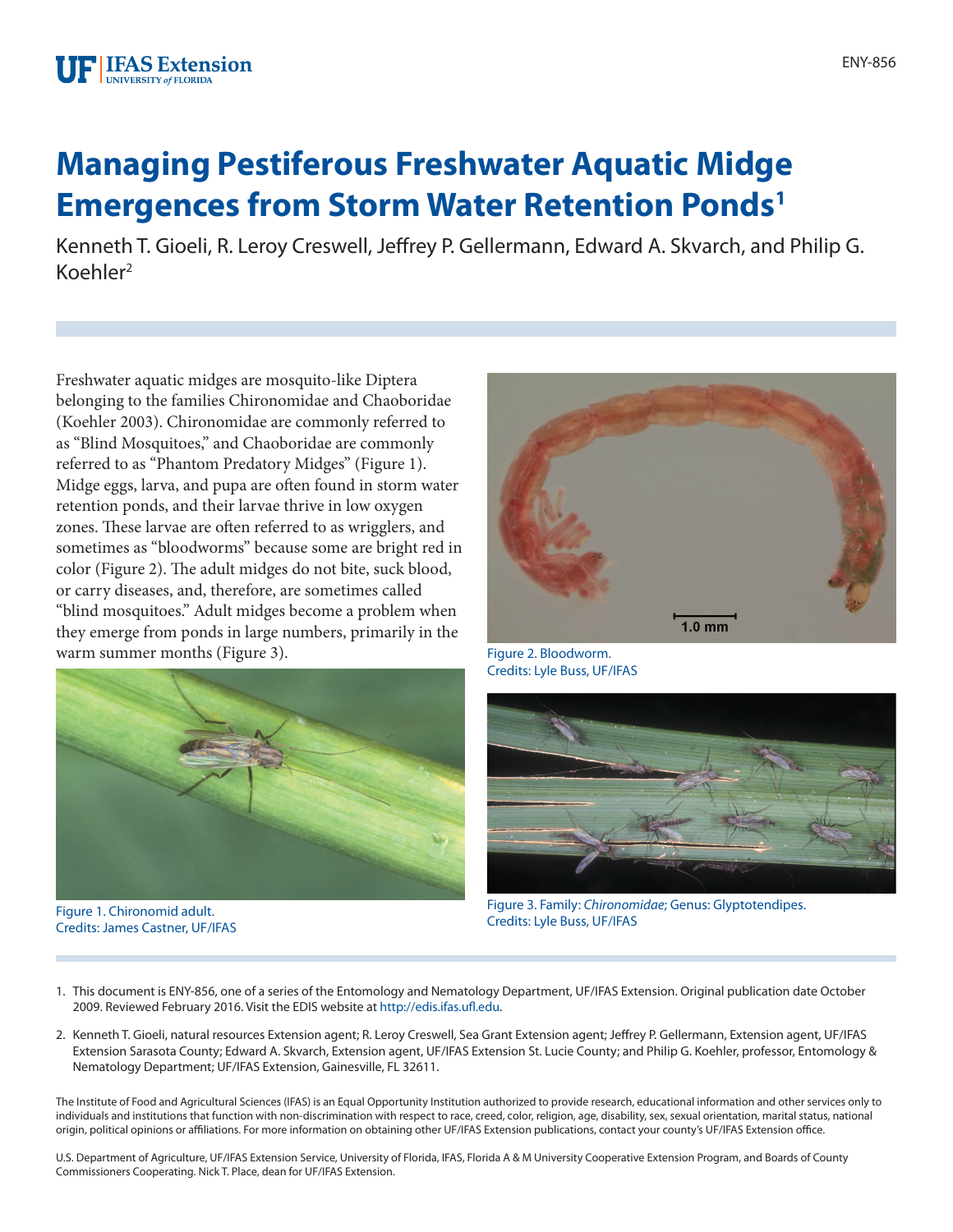Unfortunately, the emergence of large numbers of these pestiferous aquatic midges impacts the quality of life of the residents living around many storm water retention ponds in communities throughout Florida. Adult midges prefer to rest in shady areas in the day and are often found in large numbers under eaves, on patio screens, and in foyers. These midges can also find their way inside homes as residents enter and exit the structure. In addition, people have reported damage to paint finishes, airplanes, allergies, and discouraged tourism.

A Freshwater Aquatic Midge Integrated Pest Management (FAM IPM) Plan has been developed by the University of Florida to help residents tackle these midge problems. IPM plans are described as a coordinated use of multifaceted pest control strategies. The FAM IPM Plan features the coordinated use of algae control strategies, insectivorous fish, light traps, and insect growth regulators.

## **Healthy Ponds**

The residents concept of what constitutes a healthy, desirable pond can be taken into account when designing a local FAM IPM Plan. These considerations may include fertilizer and pesticide-free buffers between turf and ponds edge; clean, clear water with no algae and low turbidity; irregular shaped ponds with appropriate native, low maintenance vegetation; and adequate fish and wildlife.

## **Aquatic Midge IPM Plan**

The first strategy in the FAM IPM plan involves the use of algae control. Larval Chironomidae graze on algal detritus that settles to the bottom of these ponds. Ponds can be treated with algaecides, such as those containing copper, to control algae. A nutrient abatement strategy should also be implemented. This strategy involves the enforcement of the Florida Green Industry Standards for fertilizer application to turf around ponds. According to the Florida Department of Environmental Protection (2002), for flat turf adopt the use of three-foot untreated buffers if a fertilizer spreader with a deflector shield is used or a ten foot untreated buffer if a spreader without a deflector shield is used. For steeply sloped turf, larger buffers are recommended. Other environmentally friendly practices such as avoiding blowing grass clippings into the water and using slow-release fertilizers are also featured in the nutrient abatement strategy.

The second strategy in the FAM IPM plan involves the use of insectivorous fish to biologically control aquatic midges in ponds. Ponds can be stocked with bream and bass to

control nuisance aquatic insects and provide recreational fishing opportunities. According to the Florida Fish and Wildlife Conservation Commission (2007), bream should be stocked at a rate of five hundred fingerlings per acre. Bream (70% blue gill / 30% red ear) should be stocked in the fall, allowing them to spawn. One hundred bass fingerlings per acre were stocked in the spring when feeder fish were available. Stocking in the summer is not recommended as high temperatures can potentially stress the fish (Cichra 1995).

The third strategy in the FAM IPM plan involves the use of light traps to control adult midges (Ali et al., 1994). Some light traps are able to either trap or kill midges to reduce their numbers. Lights can be used in upland buffers adjacent to the infested ponds in order to divert midges from houses.

The fourth strategy in the FAM IPM plan involves the use of insect growth regulators (IGRs) to prevent midge larvae from pupating normally and developing into the adult stage. An IGR labeled for the control of aquatic midges contains (S)- Methoprene and is sold in pellets. These pellets release the IGR for up to 30 days. (S)-Methoprene can effectively stop the formation of midge pupae in the water (Ali 1991). The (S)-Methoprene label recommends a dosage of five to ten pounds per acre which should be applied twenty feet from the waters edge. Always read and follow label directions. Although the use of (S)-Methoprene can effectively manage aquatic midge pupae, it can be expensive.

## **Conclusion**

Implementation of the FAM IPM Plan should result in a significant reduction of pestiferous aquatic midge emergences from storm water retention ponds. An integrated use of algae control strategies, insectivorous fish, light traps, and insect growth regulators can be effective if properly implemented.

### **References**

Ali, A. (1991). "Perspectives on management of pestiferous Chironomidae (Diptera), an emerging global problem". *J. Am. Mosq. Control Assoc.* 7:260-281.

Ali, A., Ceretti, L. Barbato, G. Marchese, F. D'Andrea, & B. Stanley. (1994). "Attraction of *Chironomus salinarius* (Diptera: Chironomidae) to artificial light on an island in the saltwater lagoon of Venice, Italy". *J. Am Mosq. Control Assoc*. 10:35-41.